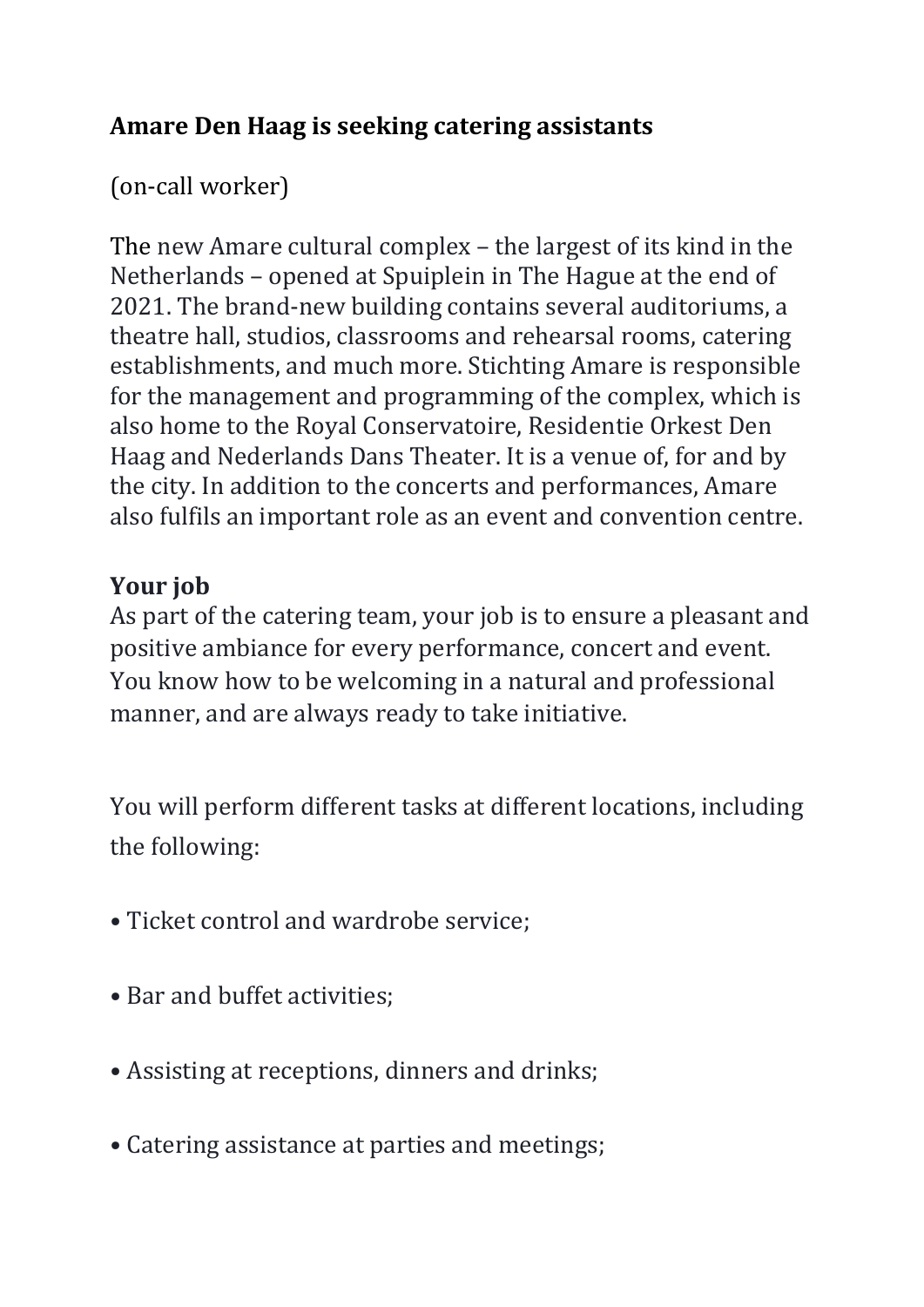- Preparing furniture for events;
- Providing services to performers.

A job as catering assistant at Stichting Amare is a unique opportunity to contribute to creating an exceptional experience in the world of music, dance, theatre and talent. If you're looking for the most attractive new workplace in The Hague, then you'll feel right at home with Stichting Amare. Are you ready to learn with us, to develop and discover with us? AMARE: I AM, WE ARE.

## **Your profile**

- A team player;
- Available to work evenings and weekends;
- Available to work twice a week on average;
- Older than 18:
- Living in The Hague or direct vicinity;
- Good communication skills.

Amare strives to be an inclusive organisation. The Hague is a colourful city, and we wish to see the diversity of its population